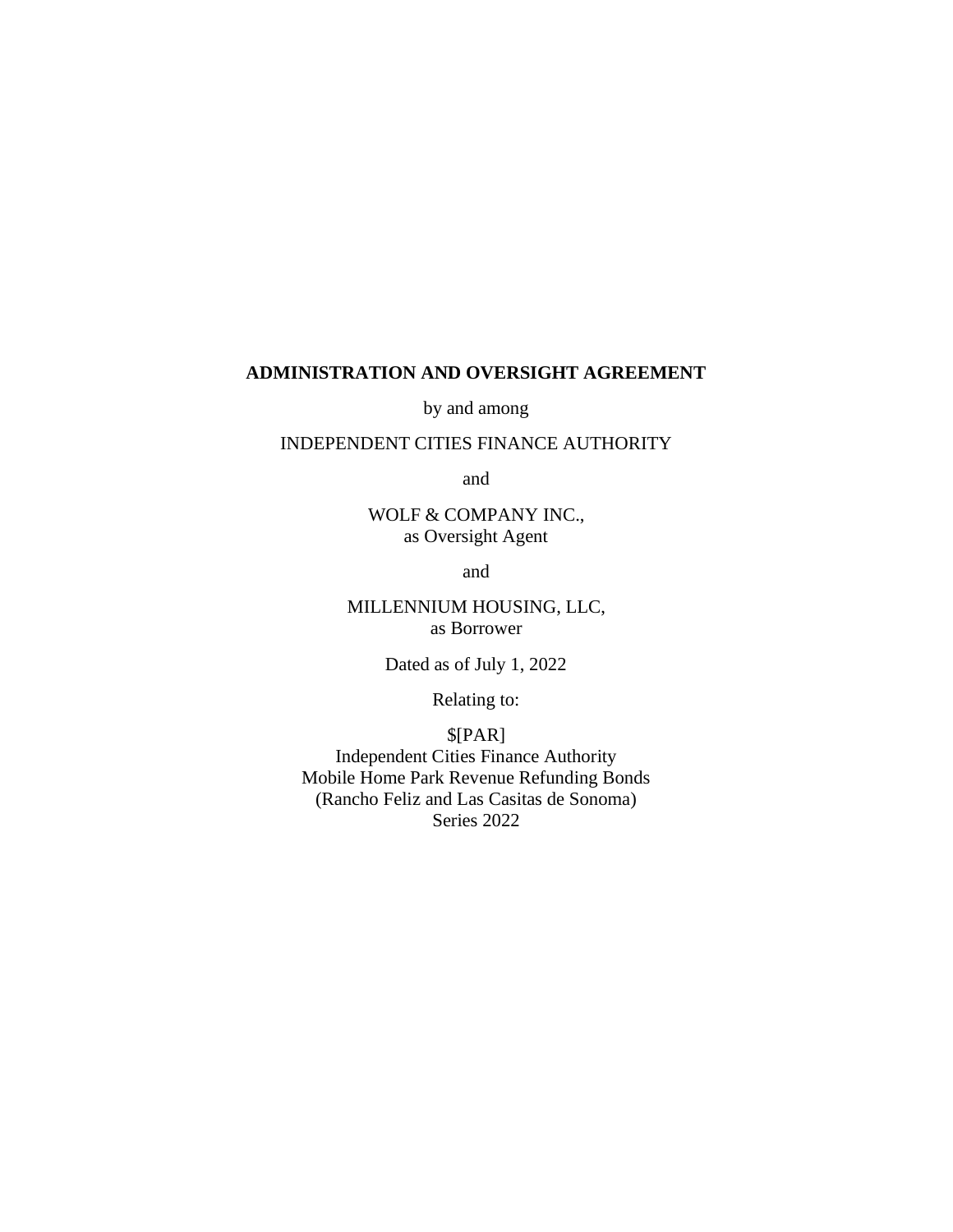#### ADMINISTRATION AND OVERSIGHT AGREEMENT

THIS ADMINISTRATION AND OVERSIGHT AGREEMENT (the "Administration Agreement") is made and entered into as of July 1, 2022, by and among the INDEPENDENT CITIES FINANCE AUTHORITY, a joint powers authority duly organized and existing under the laws of the State of California (the "Authority"), MILLENNIUM HOUSING, LLC, a California limited liability company (the "Borrower"), and WOLF & COMPANY INC. (the "Oversight Agent").

#### RECITALS:

WHEREAS, the Authority previously issued its Mobile Home Park Revenue Refunding Bonds (Rancho Feliz and Las Casitas de Sonoma) Series 2012 (the "Prior Bonds") pursuant to an Indenture of Trust, dated as of October 1, 2012 (the "Prior Indenture"), between the Authority and Union Bank N.A., as trustee (the "Prior Trustee"), and loaned the proceeds of the Prior Bonds (the "Prior Loan") to Millennium Housing, LLC, a California limited liability company (the "Borrower"), in order to refinance and refund the Rohnert Park Financing Authority Mobile Home Park Revenue Bonds (Las Casitas de Sonoma) Series 2001A, Mobile Home Park Subordinate Revenue Bonds (Las Casitas de Sonoma) Series 2001B, Mobile Home Park Revenue Bonds (Rancho Feliz Mobilehome Park) Series 2003A and its Mobile Home Park Subordinate Revenue Bonds (Rancho Feliz Mobilehome Park) Series 2003B which provided financing with respect to the acquisition and improvement of Rancho Feliz Mobile Home Park and the Las Casitas de Sonoma Mobile Home Parks (together, the "Project"), each located in the City of Rohnert Park, California (the "City"); and

WHEREAS, the Borrower has requested that the Authority issue its Mobile Home Park Revenue Refunding Bonds (Rancho Feliz and Las Casitas de Sonoma) Series 2022 in the initial principal amount of [\$PAR] (the "Bonds") and loan the proceeds from the sale thereof (the "Loan") to the Borrower to refinance the Prior Loan, refund the Prior Bonds, finance certain improvements to the Project, fund the Debt Service Reserve Fund, fund the Repair and Replacement Fund, finance other charitable purposes of the Borrower allowed under the Act, and to pay the costs of issuing the Bonds, all under and in accordance with the Constitution and laws of the State of California; and

WHEREAS, the Loan Agreement provides for certain oversight provisions relating to the management of the Project; and

WHEREAS, in connection with the issuance of the Bonds, the Borrower will enter into a Regulatory Agreement and Declaration of Restrictive Covenants with respect to the Rancho Feliz Mobile Home Park (the "Rancho Feliz Regulatory Agreement") and a Regulatory Agreement and Declaration of Restrictive Covenants with respect to the Las Casitas de Sonoma Mobile Home Park (the "Las Casitas de Sonoma Regulatory Agreement" and, together with the Rancho Feliz Regulatory Agreement, the "Regulatory Agreements"), each dated as of July 1, 2022, with the Authority and the Trustee, which agreements, among other things, set forth certain restrictions applicable to the property being financed with the proceeds of the Loan, which restrictions are intended to assure continued compliance with the provisions of California law and of the Internal Revenue Code of 1986, as amended (the "Code"); and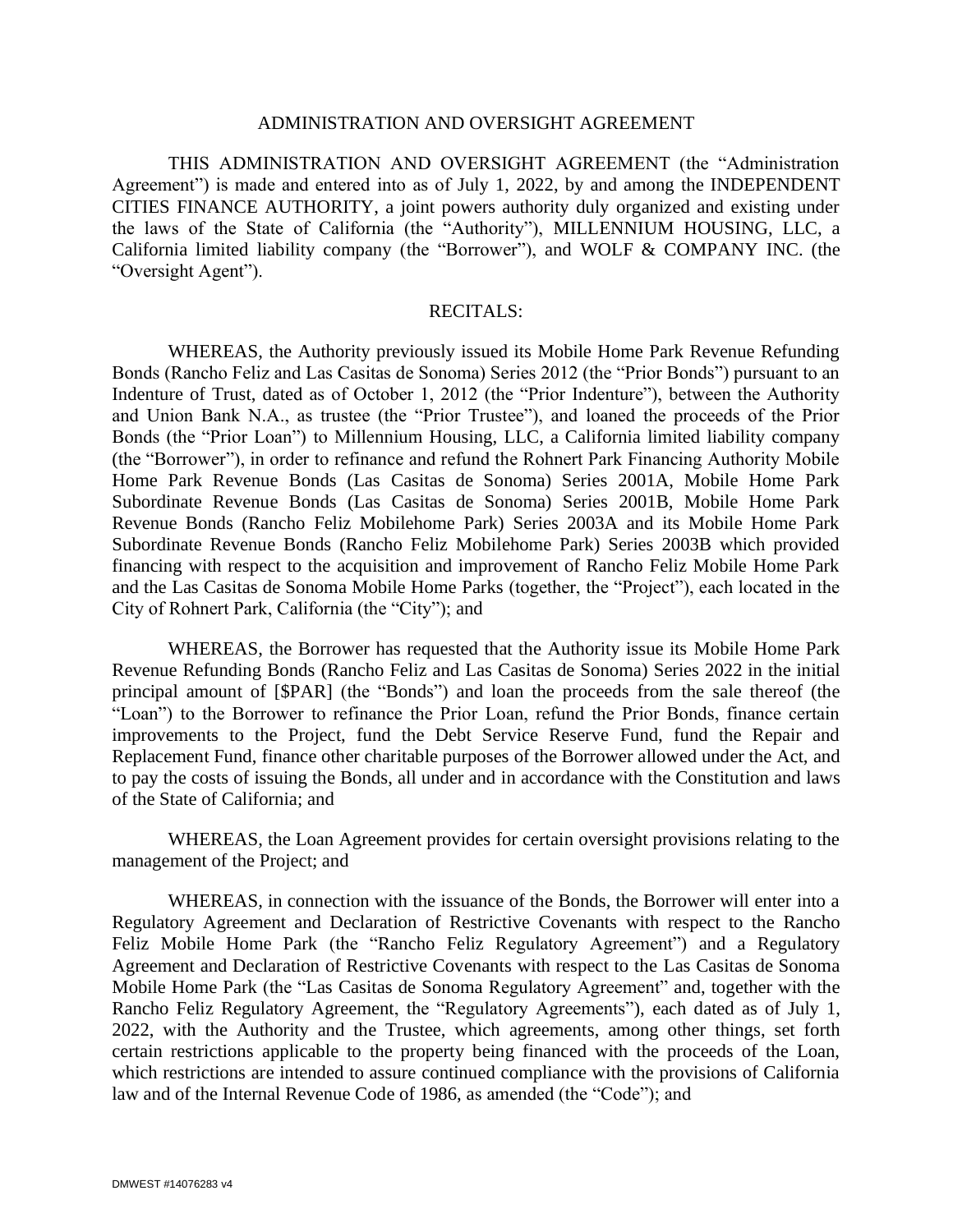WHEREAS, the Authority desires to appoint Wolf & Company Inc. as Oversight Agent under the Regulatory Agreements to monitor the income levels of the residents of the Qualified Spaces and as Oversight Agent under the Loan Agreement to carry out the duties of the Oversight Agent set forth in the Loan Agreement; and

WHEREAS, Wolf & Company Inc. represents that it has the necessary experience and expertise required to evaluate whether the Project complies with the requirements set forth in the Loan Agreement and the Regulatory Agreements.

NOW, THEREFORE, in consideration of the premises and respective representations and covenants herein contained, the parties hereto agree as follows:

### ARTICLE I DEFINITIONS AND INTERPRETATION

1.1. Definitions of Terms. All capitalized terms used in this Administration Agreement and not otherwise defined herein shall have the respective meanings given to them in the Indenture and/or the Regulatory Agreements.

1.2. Article and Section Headings. The heading or titles of the several articles and sections hereof shall be solely for the convenience of reference and shall not affect the meaning, construction or effect of the provisions hereof.

1.3. Interpretation. The singular form of any word used herein, including terms defined in the Indenture and/or the Regulatory Agreements, shall include the plural and vice versa, if applicable. The use of a word of any gender shall include all genders, if applicable.

### ARTICLE II

### REPRESENTATIONS AND WARRANTIES

2.1. Representations of the Authority. The Authority makes the following representations:

(a) It is a joint powers authority, duly organized and existing under the Constitution and laws of the State of California.

(b) It has the power to enter into the transactions contemplated by this Administration Agreement and to carry out its obligations hereunder and to consummate all other transactions on its part contemplated herein; and it has duly authorized the execution and delivery of this Administration Agreement.

(c) The City of Rohnert Park is an associate member of the Authority.

2.2. Representations and Warranties of the Borrower. The Borrower makes the following representations and warranties:

(a) It has power and authority to own its properties and carry on its business as now being conducted, and is duly qualified to do such business wherever such qualification is required, including the State of California.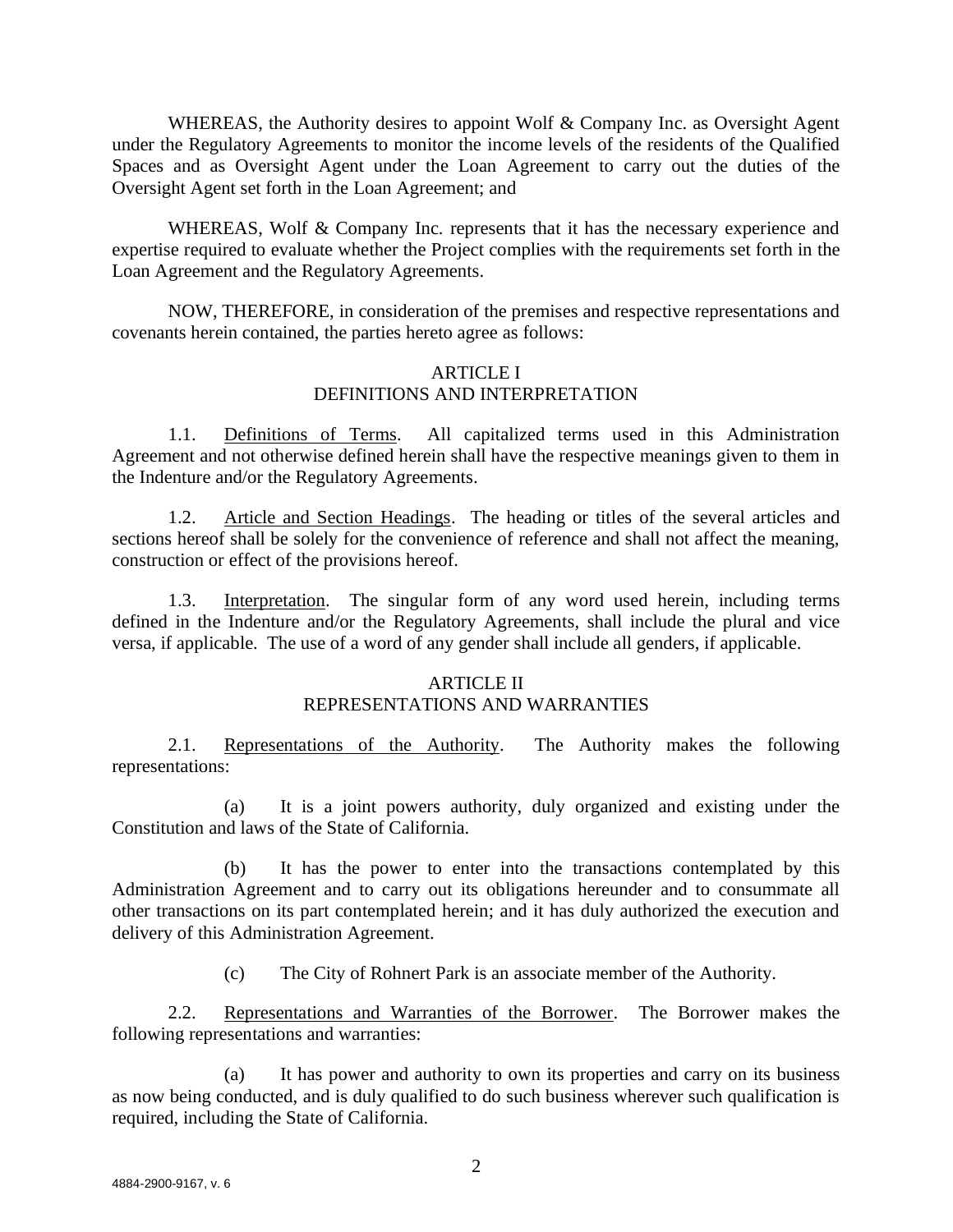(b) It has the power to execute and deliver this Administration Agreement and to carry out the transactions on its part contemplated hereby; and it has duly authorized the execution, delivery and performance of this Administration Agreement.

(c) The Oversight Agent is independent from and not under the control of the Borrower, does not have any substantial interest, direct or indirect, in the Borrower, and is not an officer or employee of the Borrower.

2.3. Representations and Warranties of the Oversight Agent. The Oversight Agent makes the following representations and warranties:

(a) It is a corporation duly organized, validly existing and in good standing under the laws of the State of California and has the power and authority to carry on its business as now being conducted.

(b) It has the power to execute and deliver this Administration Agreement and to carry out the transactions on its part contemplated hereby; and it has duly authorized the execution, delivery and performance of this Administration Agreement.

(c) It is independent from and not under the control of the Borrower, does not have any substantial interest, direct or indirect, in the Borrower, and is not an officer or employee of the Borrower.

(d) It has received copies of the Indenture, the Loan Agreement, and the Regulatory Agreements, and it is familiar with the terms and conditions thereof as the same relate to the Code and the Act.

### ARTICLE III

# DUTIES AND COMPENSATION OF THE OVERSIGHT AGENT

3.1. Duties of Oversight Agent. Wolf & Company Inc. is the initial Oversight Agent hereunder. This Section 3.1 applies to Wolf & Company Inc. as Oversight Agent and to any successor Oversight Agent. In its capacity as Oversight Agent hereunder, for and on behalf of the Authority, the Oversight Agent will perform the following duties in a careful and timely manner, to the highest standards of its profession:

(a) It will be familiar with and will give written notice to the Authority, the Trustee and the Borrower within ten days of the publication by the Department of Housing and Urban Development of any change in:

(i) The Median Income for the Area; and

(ii) The maximum income at which households consisting of various numbers of persons may be determined to be Low Income and Very Low Income Residents under the terms of the Regulatory Agreements; and

(iii) The maximum allowable rents under each applicable provision of Section 5 of each of the Regulatory Agreements.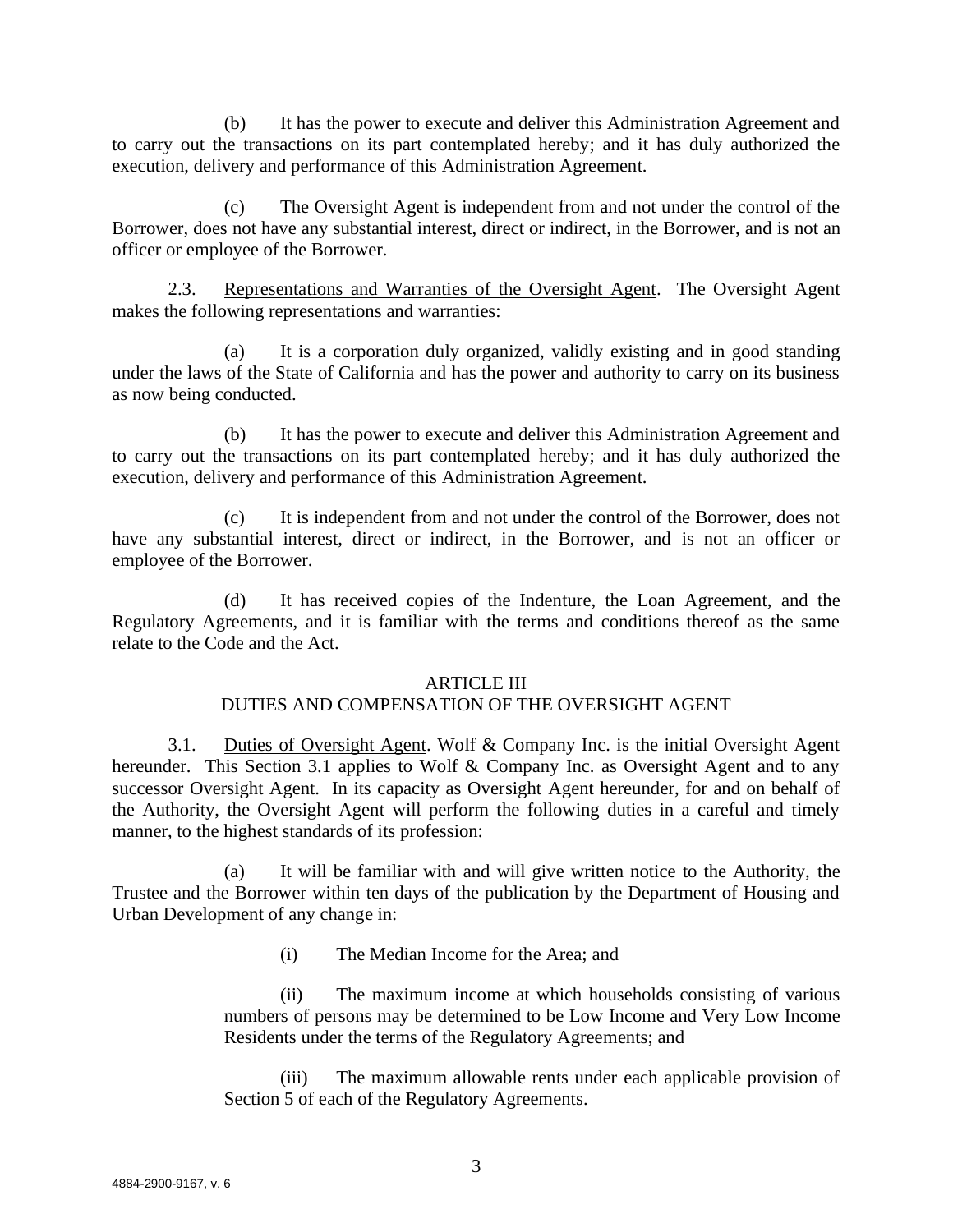(b) Promptly following its receipt thereof, it will review the Income Certifications, Certificates of Continuing Program Compliance, and all other reports and certificates furnished to it pursuant to the Regulatory Agreements in order to determine that each such document is complete and to verify the internal accuracy of the calculations, and conclusions with respect to such calculations, set forth therein, including the conclusion that the Low Income Spaces and Very Low Income Spaces have been rented as specified by the terms of the Regulatory Agreements; and it will maintain such documents on file and open to the inspection by the Authority, the Trustee and the Borrower during the terms of the Regulatory Agreements.

(c) Promptly upon receipt, it will review the form of application and lease with respect to the Low Income Spaces and Very Low Income Spaces to verify compliance with the provisions of the Regulatory Agreements.

Promptly upon determining that any report or certificate submitted to it pursuant to the Regulatory Agreements is inaccurate or incomplete the Oversight Agent shall:

> (i) If the inaccuracy or lack of completeness does not cause the Project to cease to meet the qualifications set forth in Section 5 of each of the Regulatory Agreements, give notice of such inaccuracy or lack of completeness to the Borrower and direct the Borrower to correct or complete the same, as the case may be, within a 30-day period, subject to extension in the sole discretion of the Oversight Agent;

> (ii) If the inaccuracy or lack of completeness is not corrected within thirty (30) days or if the inaccuracy or lack of completeness causes the Project to cease to meet the qualification set forth in Section 5 of each of the Regulatory Agreements, immediately give written notice of said fact to the Authority, the Trustee and the Borrower.

(e) In the event that the Borrower fails to file with the Oversight Agent any report, certification (including, in particular, the certification to the Secretary of the Treasury required by Section 5(i) of each of the Regulatory Agreements) or other document required pursuant to the Regulatory Agreements within the time set forth in the Regulatory Agreements as applicable, the Oversight Agent shall immediately give written notice of that fact to the Authority, the Trustee and the Borrower.

(f) On behalf of the Authority, the Oversight Agent shall, at least annually and whenever requested by the Authority, audit the survey of the tenants of the Low Income Spaces and Very Low Income Spaces with respect to income levels, household sizes and such other information as the Authority may specify, and all as further required under Section 5 of each of the Regulatory Agreements. Based on such information, the Authority shall determine compliance with the affordability requirements under the Act and the Code. In the event of any noncompliance the Oversight Agent shall notify the Authority as to the nature and extent of the noncompliance and the Oversight Agent shall suggest alternatives for bringing the Qualified Spaces into compliance.

(g) The Oversight Agent will perform on a timely basis all duties ascribed to the Oversight Agent in the Indenture, the Loan Agreement, and the Regulatory Agreements,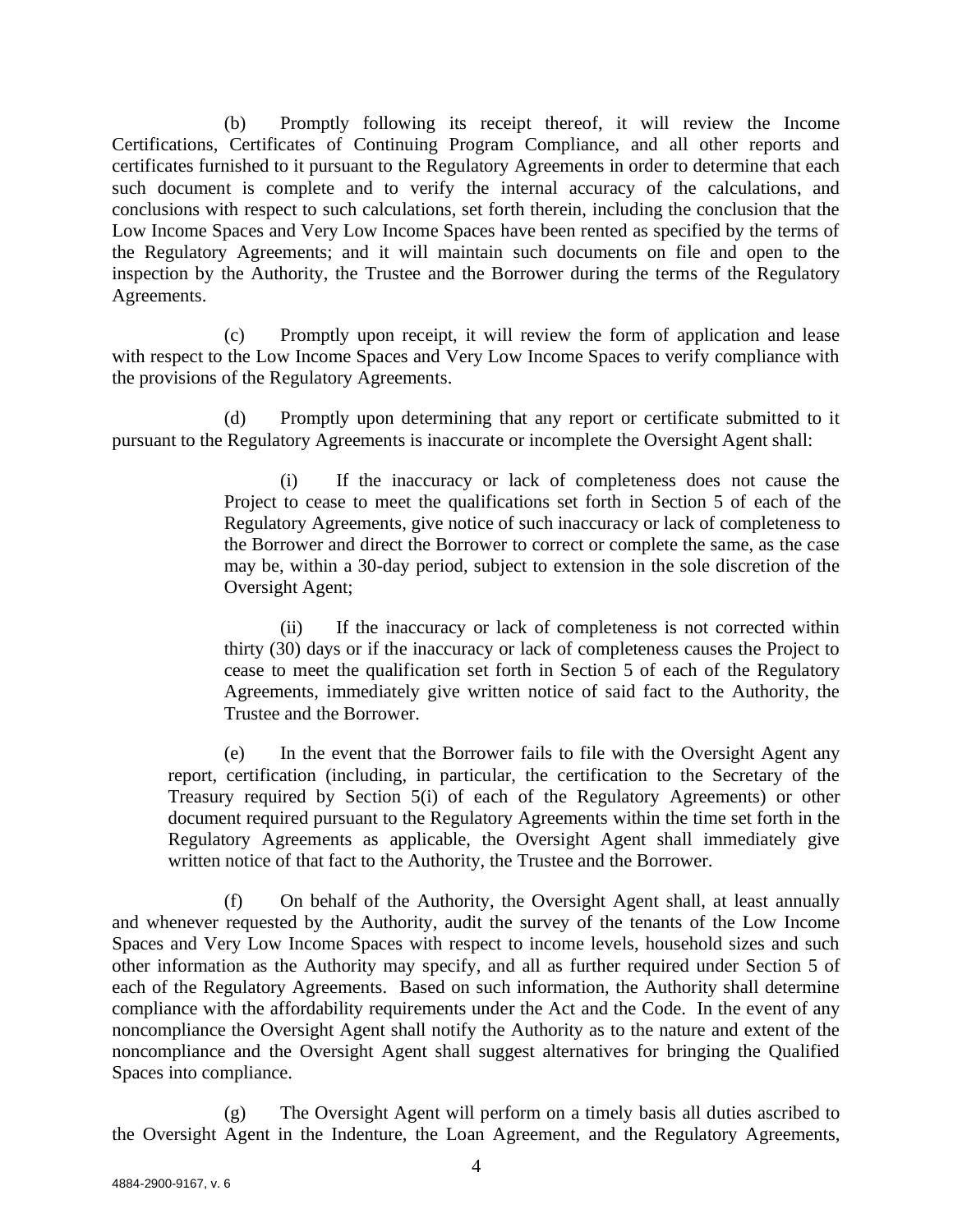including without limitation the following: (i) annual review of the Borrower's financial statements, (ii) review the coverage calculation for release of surplus cashflow and report comments to the Borrower and the Authority, (iii) review the final budget and forward comments to the Borrower and the Authority, (iv) physical inspection of the Project on a quarterly basis, including examination of the infrastructure, the clubhouse, and any other common areas, (v) monthly confirmation report to the Authority and any Bondholder requesting such information that the Trustee has received the monthly deposit in accordance with the approved budget and, in the event that the Trustee has not, to take such further steps as required by the Loan Agreement and (vi) review any proposed use of amounts in the Repair and Replacement Fund as set forth in a written request of the Borrower.

(h) On or about 120 days after the end of each Fiscal Year, commencing with the Fiscal Year ending June 30, 2023, the Oversight Agent shall perform a search of the Repository, as such term is defined in the Continuing Disclosure Agreement dated as of July 1, 2022 (the "Disclosure Agreement") between the Borrower and Wolf & Company Inc. (in such capacity, the "Dissemination Agent"), to confirm that the Annual Report has been submitted to the Repository. The Oversight Agent shall promptly provide notice to the Borrower and the Authority if the Annual Report has not been submitted to the Repository by such date.

3.2. Compensation. For its services as the Oversight Agent, Wolf & Company Inc. shall be paid \$\_\_\_\_\_\_\_ on the Closing Date and thereafter, commencing [October 15, 2022], an annual fee of \$6,500.00 payable by the Borrower in equal quarterly installments. The fee of the Oversight Agent shall be paid to the Oversight Agent by the Trustee upon receipt by the Trustee of an invoice from the Oversight Agent. If the Oversight Agent provides services outside the scope of this Agreement, as requested in writing by the Authority, the compensation shall be paid at the then prevailing fee schedule of the Oversight Agent.

#### ARTICLE IV **TERM**

4.1. Term of Agreement. Unless sooner terminated pursuant to the provisions of Sections 4.2 and 4.3 hereof, this Administration Agreement shall remain in full force and effect for the terms of the Regulatory Agreements.

4.2. Termination. At its sole discretion, the Authority may terminate this Administration Agreement upon giving the Oversight Agent and the Borrower thirty (30) days written notice of its intention to do so. This Administration Agreement may be terminated in whole or in part only as to the services described in Section 3.1, whereupon a partial fee for the services not terminated will be agreed upon by the parties and memorialized in an amendment hereto.

4.3. Resignation of Oversight Agent. With the written consent of the Authority, the Oversight Agent may resign from its position and terminate this Administration Agreement by giving the other parties hereto thirty (30) days written notice of its intention to do so.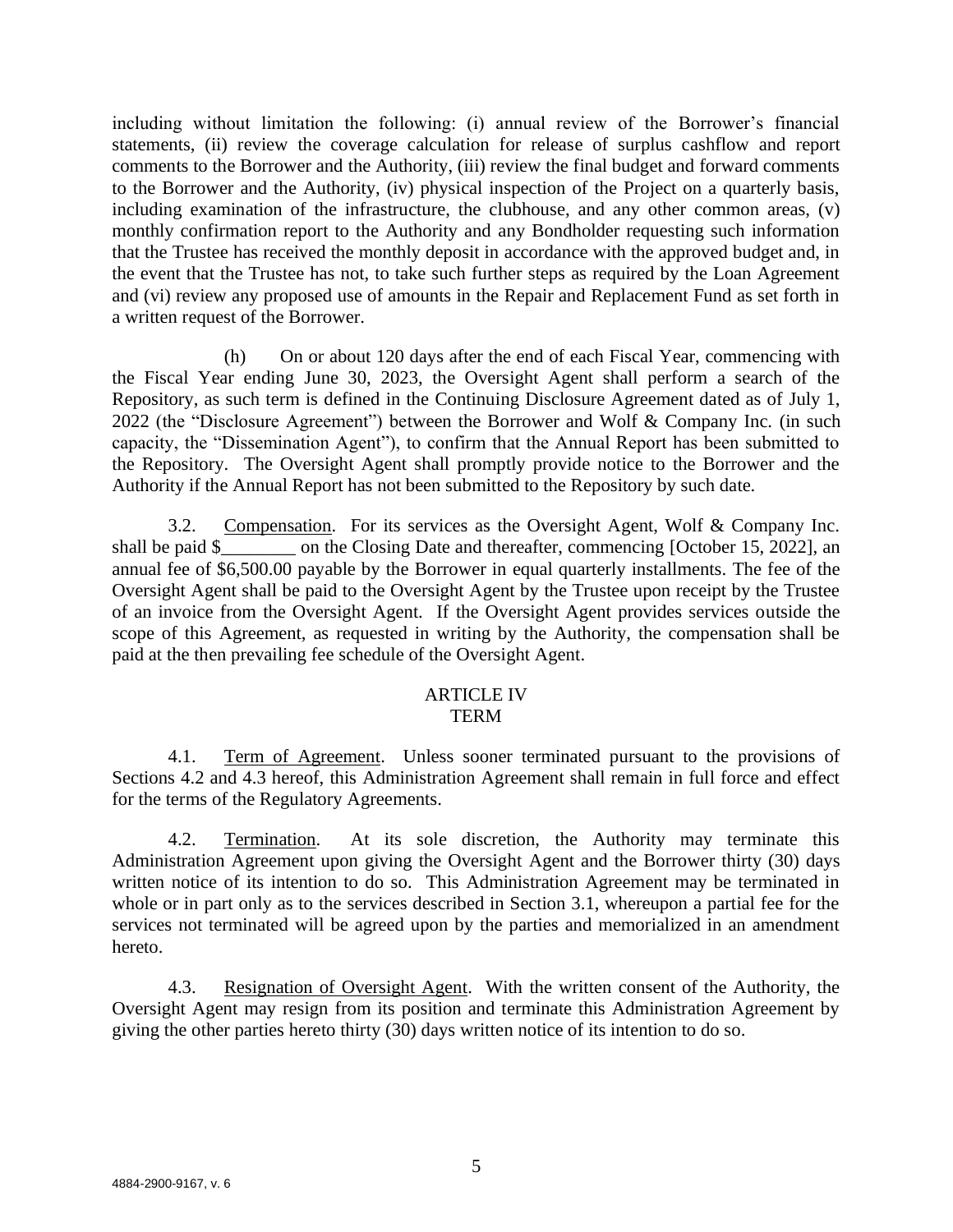#### ARTICLE V MISCELLANEOUS PROVISIONS

5.1. Execution in Counterparts. This Administration Agreement may be executed in any number of counterparts, each of which shall be deemed to be an original, and such counterparts shall constitute but one and the same instrument.

5.2. Business Days. If any action is required to be taken hereunder on a date which falls on other than a Business Day, such action shall be taken on the next succeeding Business Day.

5.3. Governing Law. This Administration Agreement shall be construed in accordance with the laws of the State of California and the obligations, rights and remedies of the parties hereunder shall be determined in accordance with such laws.

5.4. Notices. All notices, certificates or other communications hereunder shall be sufficiently given and shall be deemed given when delivered or mailed by registered mail, postage prepaid, addressed to the appropriate Notice Address set forth in the Regulatory Agreements. The Notice Address of the Oversight Agent is: Wolf & Company Inc., 560 East Commercial Street, Suite 16, Pomona, CA 91767, Attention: Wesley R. Wolf.

*[Signatures on Following Page]*